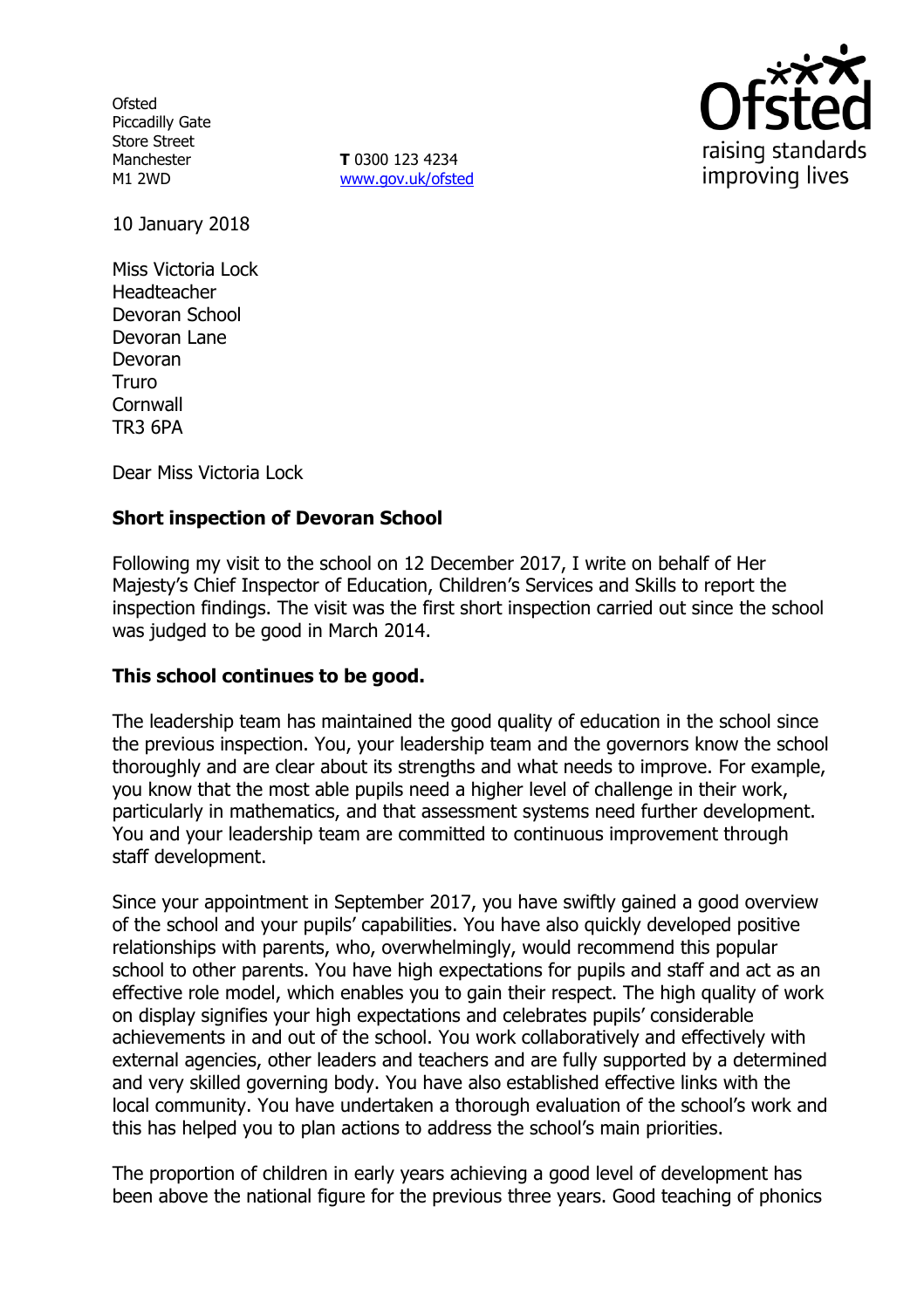

ensures that high numbers are successful in the phonics screening check at the end of Year 1. Effective teaching in key stage 1 means that pupils' achievement in reading, writing and mathematics at the end of the key stage is at least in line with, and often well above, that of pupils nationally. There was a dip in the numbers of pupils achieving the expected standards in writing and mathematics in the 2017 end-of-Year-6 national tests. This was despite the additional support teachers gave to those pupils who were falling behind.

Pupils are happy and enthusiastic learners. Adults have high aspirations for pupils and develop strong working relationships with them. This gives pupils the confidence to improve their learning and, as a result, they thoroughly enjoy discussing their work, persevere when learning gets tricky and are keen to succeed. Pupils behave well in and around the school, showing a very high level of respect for adults and each other. They enjoy the engaging play equipment and being with adults who play with them at lunchtimes. A typical comment made by a pupil was that 'the best thing about our school is the teachers'. The many pupils whom I spoke to during the inspection say that behaviour is good in and around the school and there is no bullying.

The school has successfully tackled the areas for improvement raised in the previous inspection. Pupils respond positively to the many opportunities provided for them to review their own learning, share ideas and make decisions about how to improve. Pupils in Years 1 and 2 settle well into their activities at the beginning of the day and are ready to start lessons quickly.

## **Safeguarding is effective.**

The school's work to keep pupils safe and secure was a strength at the previous inspection. You have further strengthened safeguarding arrangements, ensuring a safe environment in which pupils can work and play.

A culture of safeguarding, safety and welfare is at the forefront of the school's work, showing that you and your staff take your responsibilities for safeguarding very seriously. Leaders ensure that all safeguarding arrangements are fit for purpose and records are detailed and of a high quality. All staff are well briefed on current policies in order to keep up to date with requirements. This includes understanding the 'Prevent' duty to protect pupils from the risk of radicalisation and extremism. You have ensured that policy, practice and procedure meet all statutory requirements, including the safer recruitment of staff and volunteers. Leaders, along with the governing body, make sure that these arrangements are robust and kept fully up to date.

Pupils feel safe and understand what constitutes bullying. They know how to stay safe, for example when walking home from school and when using the internet. Pupils say that they are reassured that there is someone to turn to if they are upset or 'down'. Parents strongly agree that their children enjoy school and are well cared for. Staff consistently set high expectations of behaviour and pupils' good understanding of the school's rules enables them to focus on their learning very effectively.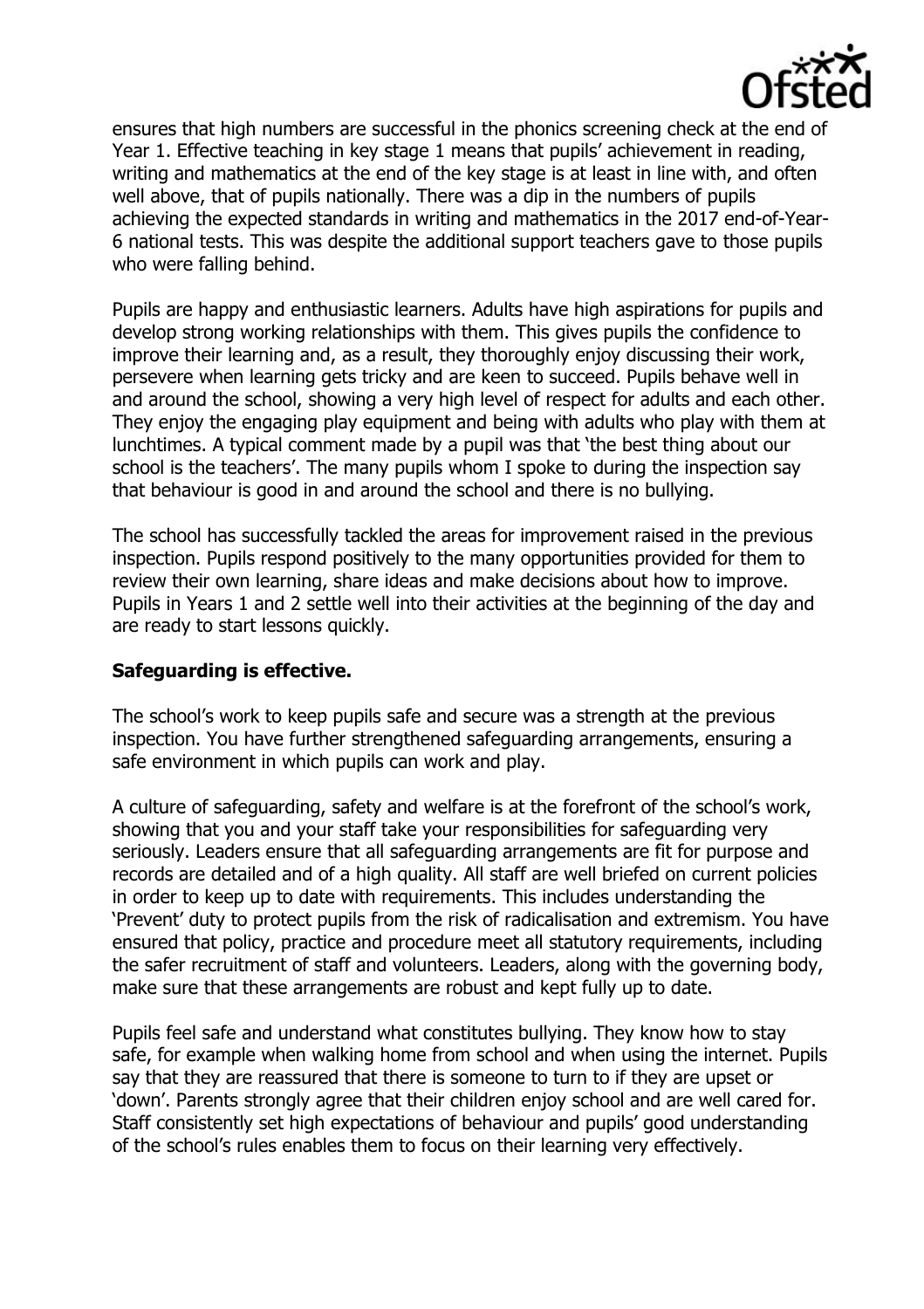

# **Inspection findings**

- We agreed that my first line of enguiry would be to investigate how effective leaders are in ensuring that the good outcomes in key stage 1 are maintained throughout key stage 2. Outcomes for pupils who completed the Year 6 tests in 2017 dipped and were lower than for pupils completing key stage 2 in previous years. You identified correctly that this was largely due to circumstances that were unique to this group of pupils. Nevertheless, you have made changes, such as introducing a new assessment system to ensure that standards rise in Year 6 and across the school.
- You use your new assessment system effectively to support teachers in identifying weaknesses in individual pupils' learning. You measure the pupils' progress very regularly to ensure that no pupils are falling behind as they move through the school. During our joint observations of learning, pupils were excited to check and improve their work. An example of this was in a Year 4 class where pupils used a story map to retell a well-known traditional tale. They improved the quality of dialogue in the sentences by acting out the parts and writing down the sentences as they said them to each other. They were reminded by the teacher to add punctuation that supported the expression in their speech.
- The next line of enquiry focused on the school's actions to ensure that core curriculum subjects are taught effectively across all key stages. There have been significant changes in staffing over the past year and this has made consistency and continuity in teaching a challenge. Staff say that changes have been managed well, that there are clear leadership roles and that they support each other very well. Governors have taken effective action to secure as much stability in staffing as possible.
- Governors have supported you and your deputy headteacher well in sustaining good teaching and pupils' positive attitude to learning. Pupils continue to make good progress. However, the most able children leaving early years do not always achieve the higher standards in key stage 1.Those pupils who do excel in Year 2 do not make rapid enough progress in order to achieve highly at the end of key stage 2. Pupils say that work is sometimes too easy, especially in mathematics, when a teacher repeats a lesson that many of their peers have not understood clearly enough.
- Your skilled quidance of new and temporary staff, such as supply teachers, and existing staff has resulted in a strong team who willingly share their skills to quicken pupils' progress. Parents, staff and governors praise the effectiveness of new leaders and recognise the continuing improvement in pupils' academic and personal development. Work in books shows that there is a comprehensive range of skills taught in literacy and numeracy in both key stages 1 and 2. Current pupils are making strong progress across all year groups in reading, writing and mathematics. Pupils use these core skills very effectively in other subjects such as science and history.
- My final line of enquiry involved reviewing leaders' actions in ensuring that their own evaluations of pupils' progress and the quality of teaching, learning and assessment are bringing about an improvement in standards. You use your new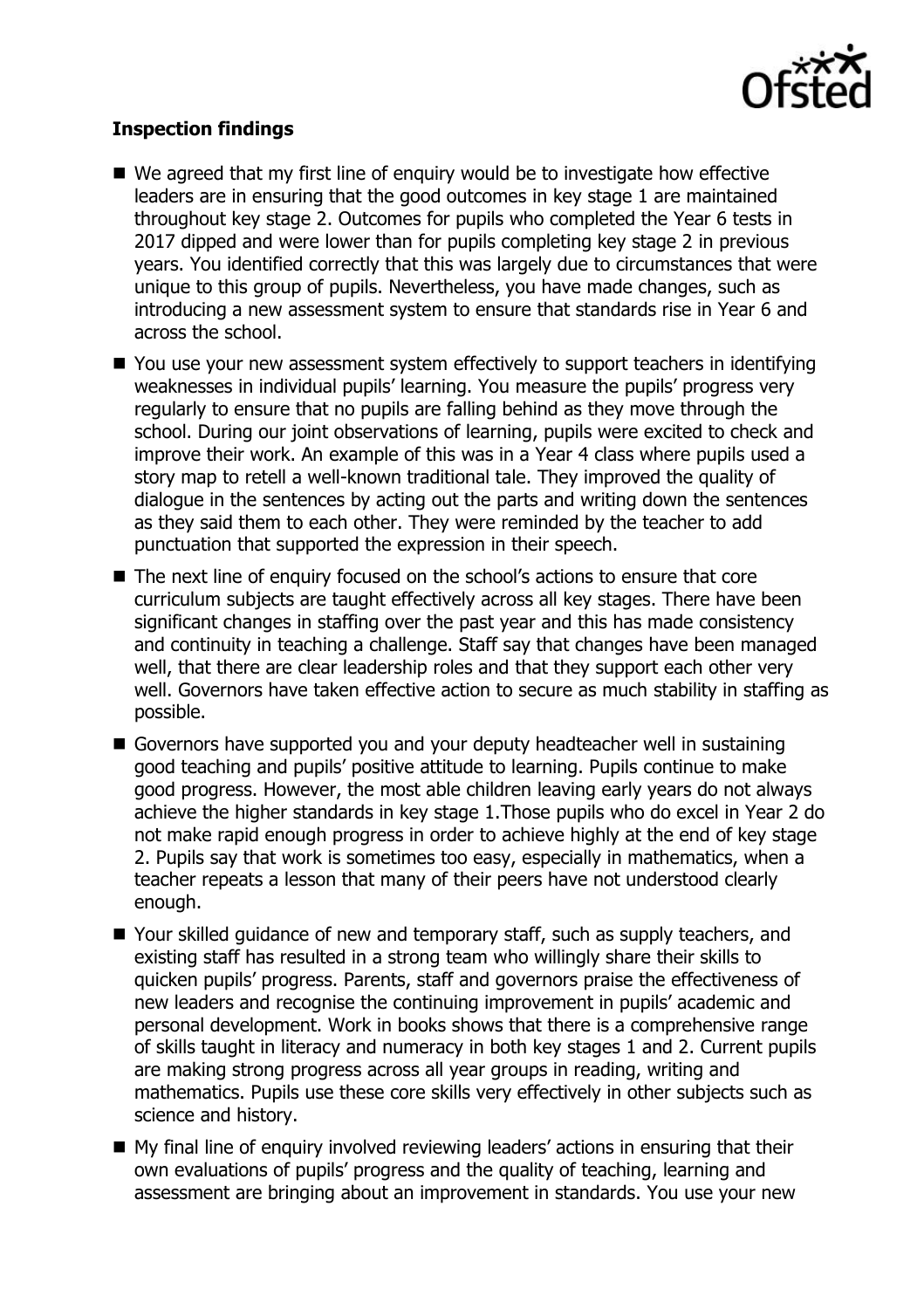

assessment system well to measure the progress individual pupils make as well as groups of pupils and year groups. However, teachers do not yet measure the progress of groups of pupils depending on their level of prior achievement as they leave each key stage. This means that they do not support some most-able pupils effectively enough to make the progress of which they are capable. Governors, in turn, do not have sufficient information about the progress of all key groups of pupils in order to challenge school leaders effectively.

■ The leadership structure has undergone significant change over the last year. While you have a very comprehensive and ambitious plan for school improvement, the impact of these plans is not yet fully realised. Teachers are not yet fully skilled in using the new assessment system and lack of precision in their evaluation of pupils' progress is hindering pupils, particularly the most able, from making the progress of which they are capable. This delays plans to accelerate progress across the school.

# **Next steps for the school**

Leaders and those responsible for governance should ensure that:

- improvements in teaching and learning are fully established in order to further raise the achievement of the most able pupils, particularly in mathematics
- $\blacksquare$  teachers' use of the new assessment system is more consistent across all key stages and all year groups, especially regarding those pupils exceeding national expectations in the early years and key stage 1.

I am copying this letter to the chair of the governing body, the regional schools commissioner and the director of children's services for Cornwall. This letter will be published on the Ofsted website.

Yours sincerely

Julie Jane **Ofsted Inspector**

## **Information about the inspection**

During the inspection, I spoke with you and leaders responsible for literacy, numeracy and special educational needs and/or disabilities. I spoke to groups and individual pupils around the school as well as representatives of the governing body and a representative of the local authority. I listened to pupils from Year 2 and Year 6 read.

We made visits to lessons to observe pupils' attitudes to learning and took a learning walk around the school. We also scrutinised work in pupils' books across a range of ages and abilities and reviewed the information held in the school's new assessment system.